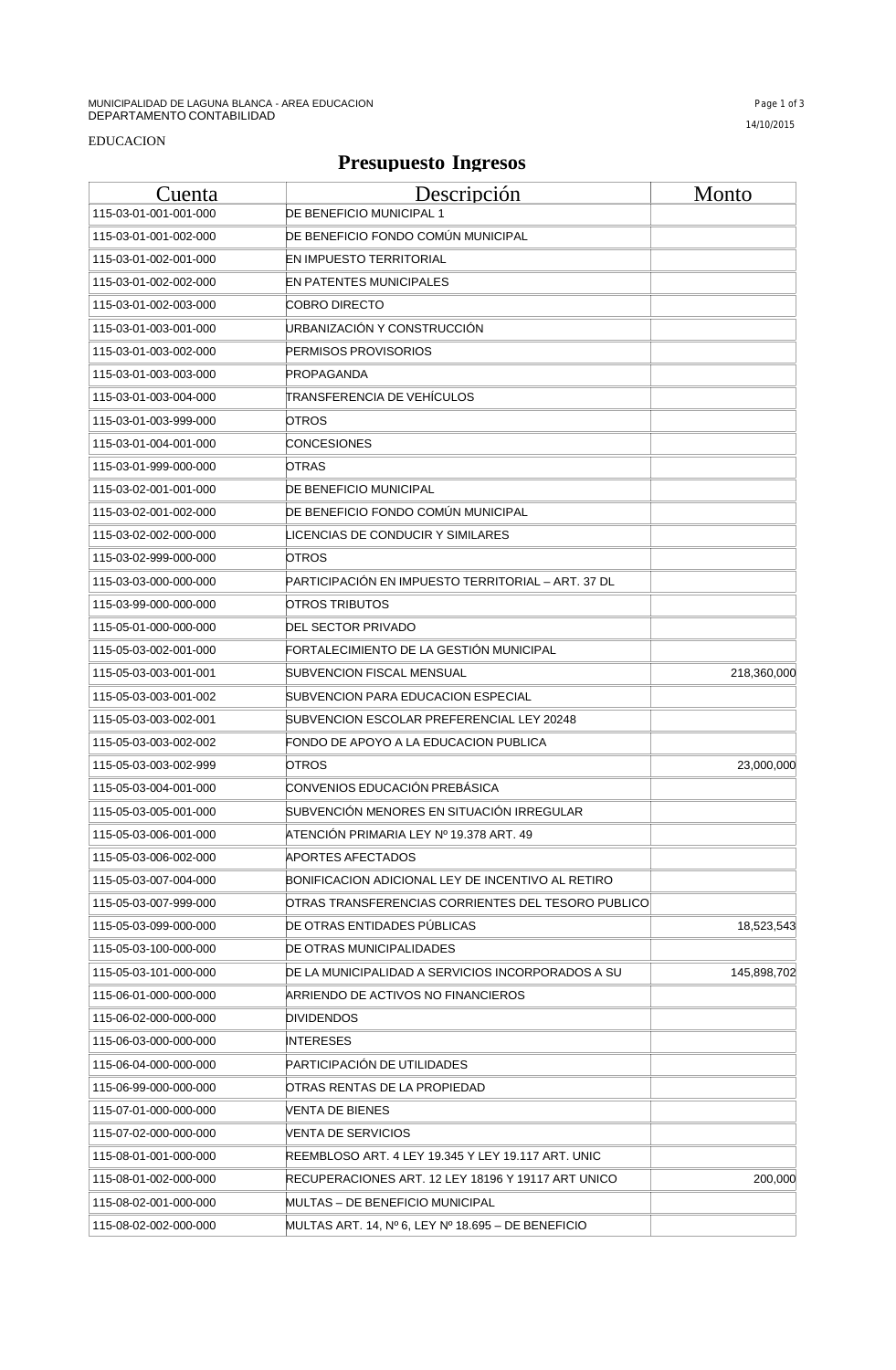### EDUCACION

## **Presupuesto Ingresos**

| Cuenta                | Descripción                                        | Monto     |
|-----------------------|----------------------------------------------------|-----------|
| 115-08-02-003-000-000 | MULTAS LEY DE ALCOHOLES – DE BENEFICIO MUNICIPAL   |           |
| 115-08-02-004-000-000 | MULTAS LEY DE ALCOHOLES – DE BENEFICIO SERVICIOS D |           |
| 115-08-02-005-000-000 | REGISTRO DE MULTAS DE TRANSITO NO PAGADAS – DE BEN |           |
| 115-08-02-006-000-000 | REGISTRO DE MULTAS DE TRÁNSITO NO PAGADAS – DE BEN |           |
| 115-08-02-007-000-000 | MULTAS JUZGADO DE POLICÍA LOCAL - DE BENEFICIO OTR |           |
| 115-08-02-008-000-000 | <b>INTERESES</b>                                   |           |
| 115-08-03-001-000-000 | PARTICIPACIÓN ANUAL EN EL TRIENIO CORRESPONDIENTE  |           |
| 115-08-03-002-000-000 | POR MENORES INGRESOS PARA GASTOS DE OPERACIÓN      |           |
| 115-08-04-001-000-000 | ARANCEL AL REGISTRO DE MULTAS DE TRÁNSITO NO PAGAD |           |
| 115-08-04-999-000-000 | OTROS FONDOS DE TERCEROS                           |           |
| 115-08-99-001-000-000 | DEVOLUCIONES Y REINTEGROS NO PROVENIENTES DE IMPUE |           |
| 115-08-99-999-000-000 | OTROS                                              |           |
| 115-10-01-000-000-000 | TERRENOS                                           |           |
| 115-10-02-000-000-000 | <b>EDIFICIOS</b>                                   |           |
| 115-10-03-000-000-000 | VEHİCULOS                                          |           |
| 115-10-04-000-000-000 | MOBILIARIO Y OTROS                                 |           |
| 115-10-05-000-000-000 | MÁQUINAS Y EQUIPOS                                 |           |
| 115-10-06-000-000-000 | <b>EQUIPOS INFORMÁTICOS</b>                        |           |
| 115-10-07-000-000-000 | PROGRAMAS INFORMATICOS                             |           |
| 115-10-99-000-000-000 | OTROS ACTIVOS NO FINANCIEROS                       |           |
| 115-11-01-001-000-000 | DEPOSITOS A PLAZO                                  |           |
| 115-11-01-003-000-000 | CUOTAS DE FONDOS MUTUOS                            |           |
| 115-11-01-005-000-000 | ETRAS HIPOTECARIAS.                                |           |
| 115-11-01-999-000-000 | OTROS                                              |           |
| 115-11-02-000-000-000 | VENTA DE ACCIONES Y PARTICIPACIONES DE CAPITAL     |           |
| 115-11-99-000-000-000 | OTROS ACTIVOS FINANCIEROS                          |           |
| 115-12-02-000-000-000 | HIPOTECARIOS                                       |           |
| 115-12-06-000-000-000 | POR ANTICIPOS A CONTRATISTAS                       |           |
| 115-12-07-000-000-000 | POR ANTICIPOS POR CAMBIO DE RESIDENCIA             |           |
| 115-12-09-000-000-000 | POR VENTAS A PLAZO                                 |           |
| 115-12-10-000-000-000 | INGRESOS POR PERCIBIR                              |           |
| 115-13-01-001-000-000 | DE LA COMUNIDAD - PROGRAMA PAVIMENTOS PARTICIPATIV |           |
| 115-13-01-999-000-000 | OTRAS                                              |           |
| 115-13-03-002-001-000 | PROGRAMA MEJORAMIENTO URBANO Y EQUIPAMIENTO        |           |
| 115-13-03-002-002-000 | PROGRAMA MEJORAMIENTO DE BARRIOS                   |           |
| 115-13-03-004-001-000 | OTROS APORTES                                      |           |
| 115-13-03-005-001-000 | PATENTES MINERAS LEY N° 19.143                     |           |
| 115-13-03-099-000-000 | DE OTRAS ENTIDADES PÚBLICAS                        |           |
| 115-14-01-002-000-000 | <b>EMPRÉSTITOS</b>                                 |           |
| 115-14-01-003-000-000 | CREDITOS DE PROVEEDORES                            |           |
| 115-15-00-000-000-000 | SALDO INICIAL DE CAJA                              | 1,000,000 |